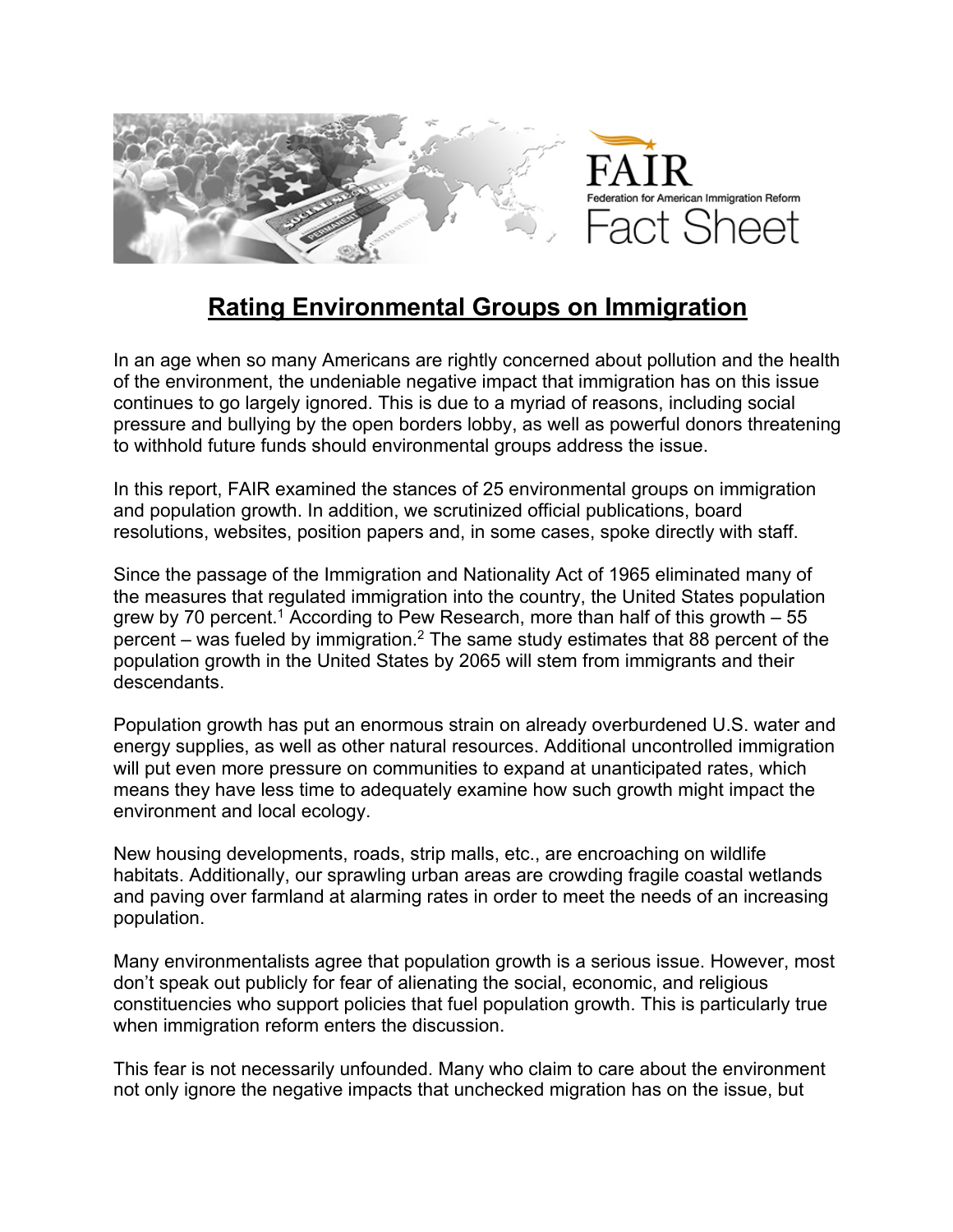also actively attack those who present empirical scientific evidence on the matter, insisting that they are "greenwashing hate." These open borders activists insist that such facts must be ignored in order to protect their preferred mass immigration policies.

Even as immigration-driven population growth is swallowing up open space, taxing the environment, and causing increased pollution, waste, habitat destruction, and deforestation across the country, many of America's leading environmental groups remain silent.

In some cases, this silence can be attributed directly to pressure from elite donors, such as David Gelbaum, who has given hundreds of millions of dollars to environmental groups in exchange for their silence on the immigration issue.

Gelbaum's philanthropy includes approximately \$200 million in donations to the Sierra Club.3 In an interview with the New York Times in 2004, he revealed that "in 1994 or 1995," he told the Sierra Club's Executive Director, "if they ever came out antiimmigration, they would never get a dollar from me."4 In February of 1996, the organization decided to no longer take a stance on immigration despite strong resistance from its members.<sup>5</sup>

## *"if [the Sierra Club] ever came out [as] anti-immigration, they would never get a dollar from me."* –David Gelbaum, an open-borders investor who has donated at least \$200 million to the Sierra Club

Of the 25 organizations examined, 12 talked about overpopulation in general, but only 7 addressed it as a problem in the United States.

However, while some groups did acknowledge immigration as a significant source of U.S. population growth, most shied away from advocating immigration reduction as a solution, with only two organizations recognizing the role that immigration has in population growth.

The factors that deter open discussion of immigration are varied. Many groups want to avoid the controversy that comes from discussing immigration reform. Others fear offending major donors that are sympathetic to, or profit from, immigration. Furthermore, as previously noted, organizations also face the undeserved risk of being labeled "racist" by open border's groups for their opposition to unsustainable immigration levels.

Environmental groups must not ignore the "elephant in the room." Immigration policy is, in effect, population policy. Without slowing immigration - which fuels nearly all population growth in the United States - every environmental cause is ultimately a lost cause.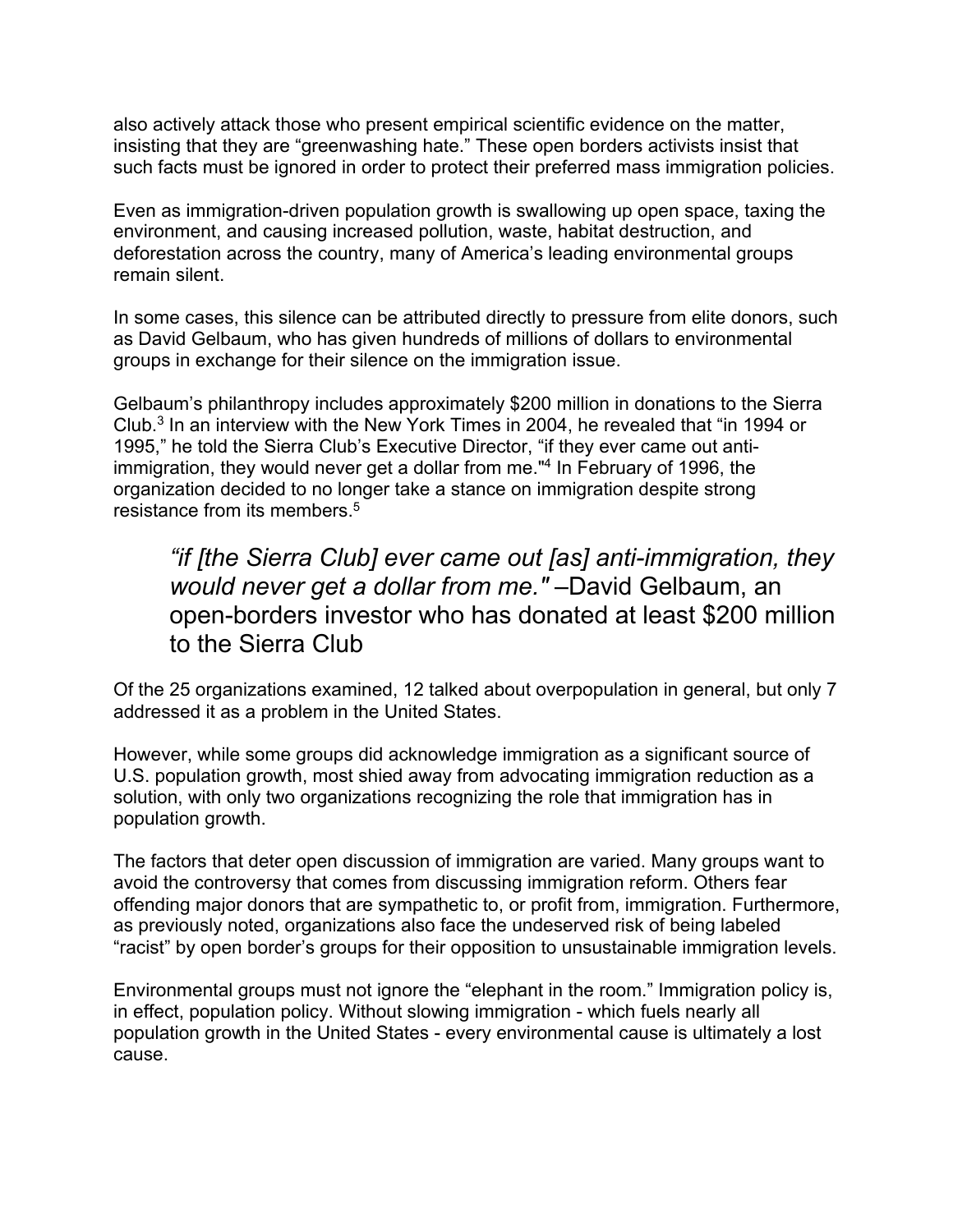## *Without slowing immigration - which fuels nearly all population growth in the United States - every environmental cause is ultimately a lost cause.*

We owe it to our children and grandchildren to take an honest, responsible look at American immigration policy. That doesn't mean abandoning our humanitarian efforts to help those in other countries find a better life. Rather, it means responsibly designing immigration policies that ensure a healthy and sustainable future for our country.

FAIR is calling on environmental groups to join us in an open, honest public discussion about the impact of immigration on U.S. population growth and the environment. Community planning is crucial to protecting and managing the diverse and delicate ecosystems throughout the United States, and un-checked immigration policies make it nearly impossible.

*FAIR examined the stances of various environmental groups on overpopulation and immigration. Here's what we found:*

| Does the<br>group          | Acknowledge<br>population<br>growth as a<br>problem? | Address U.S.<br>population<br>growth? | Acknowledge<br>immigration's<br>role in U.S.<br>population<br>growth? | Take a stance<br><b>on</b><br>immigration<br>reduction? | <b>Explicitly</b><br>oppose the<br><b>Border</b><br>Wall? |
|----------------------------|------------------------------------------------------|---------------------------------------|-----------------------------------------------------------------------|---------------------------------------------------------|-----------------------------------------------------------|
| American<br>Forests        | X                                                    |                                       |                                                                       | X                                                       |                                                           |
| American<br><b>Rivers</b>  |                                                      |                                       |                                                                       | X                                                       |                                                           |
| Audubon<br>Society         |                                                      |                                       |                                                                       | X                                                       |                                                           |
| Climate<br>Institute       |                                                      |                                       |                                                                       | X                                                       |                                                           |
| Conservation<br>Foundation |                                                      |                                       |                                                                       |                                                         |                                                           |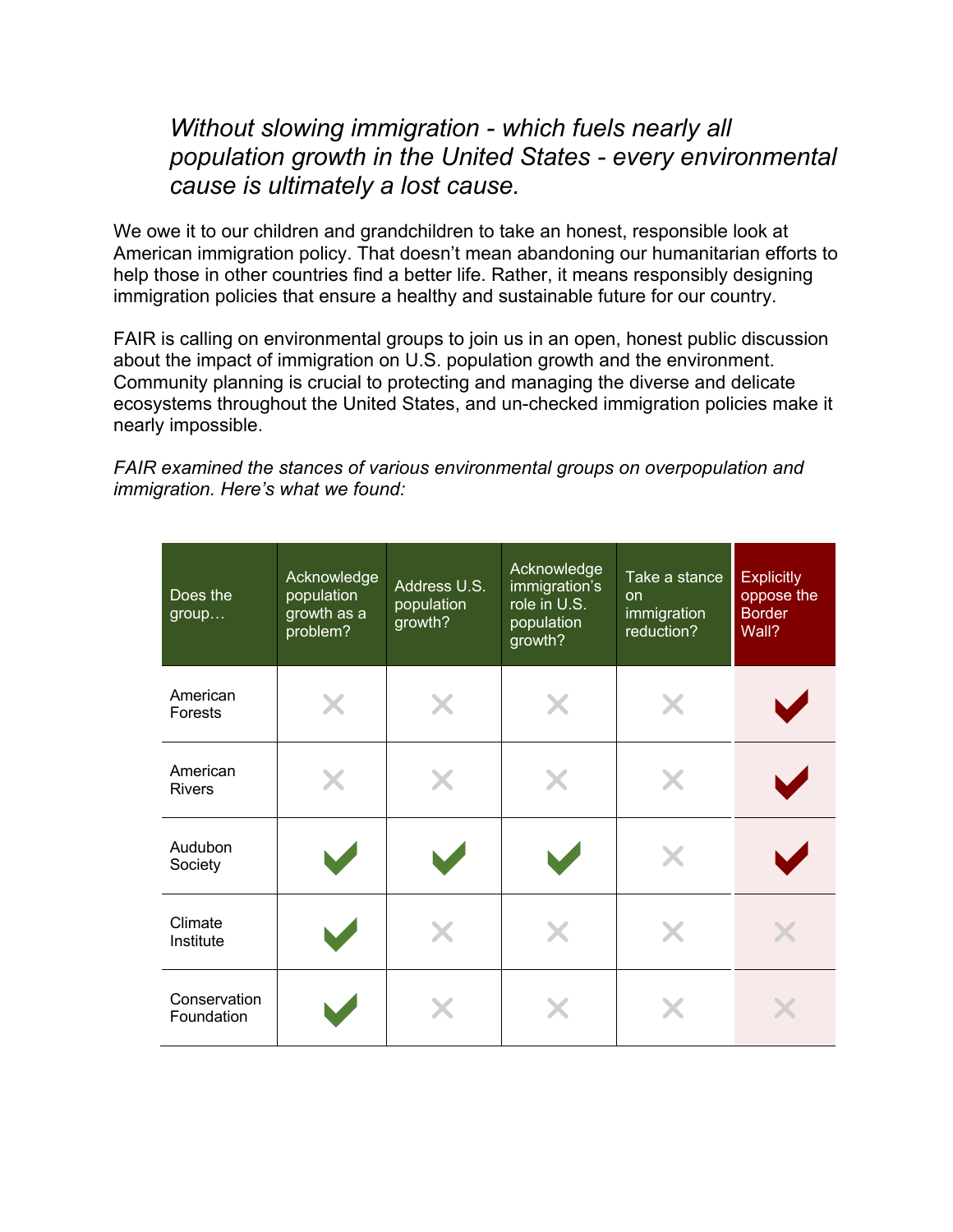| Defenders of<br>Wildlife                   | X | X | X |   |   |
|--------------------------------------------|---|---|---|---|---|
| Environmental<br>Defense Fund              |   |   | X | X |   |
| Friends of<br>Earth USA                    | X | X | X | X |   |
| Greenpeace                                 | X | X | X | X |   |
| <b>Land Trust</b><br>Alliance              |   |   | X | X | X |
| National<br>Wildlife<br>Federation         | Х |   | X | X |   |
| Nature<br>Conservancy                      |   | X | X | X |   |
| Population<br>Connection                   |   |   |   |   |   |
| Population<br>Institute                    |   |   |   |   |   |
| Sierra Club                                |   |   |   |   |   |
| Sightline                                  |   |   |   |   |   |
| Union of<br>Concerned<br><b>Scientists</b> |   |   |   |   |   |
| Wilderness<br>Society                      |   |   |   |   |   |